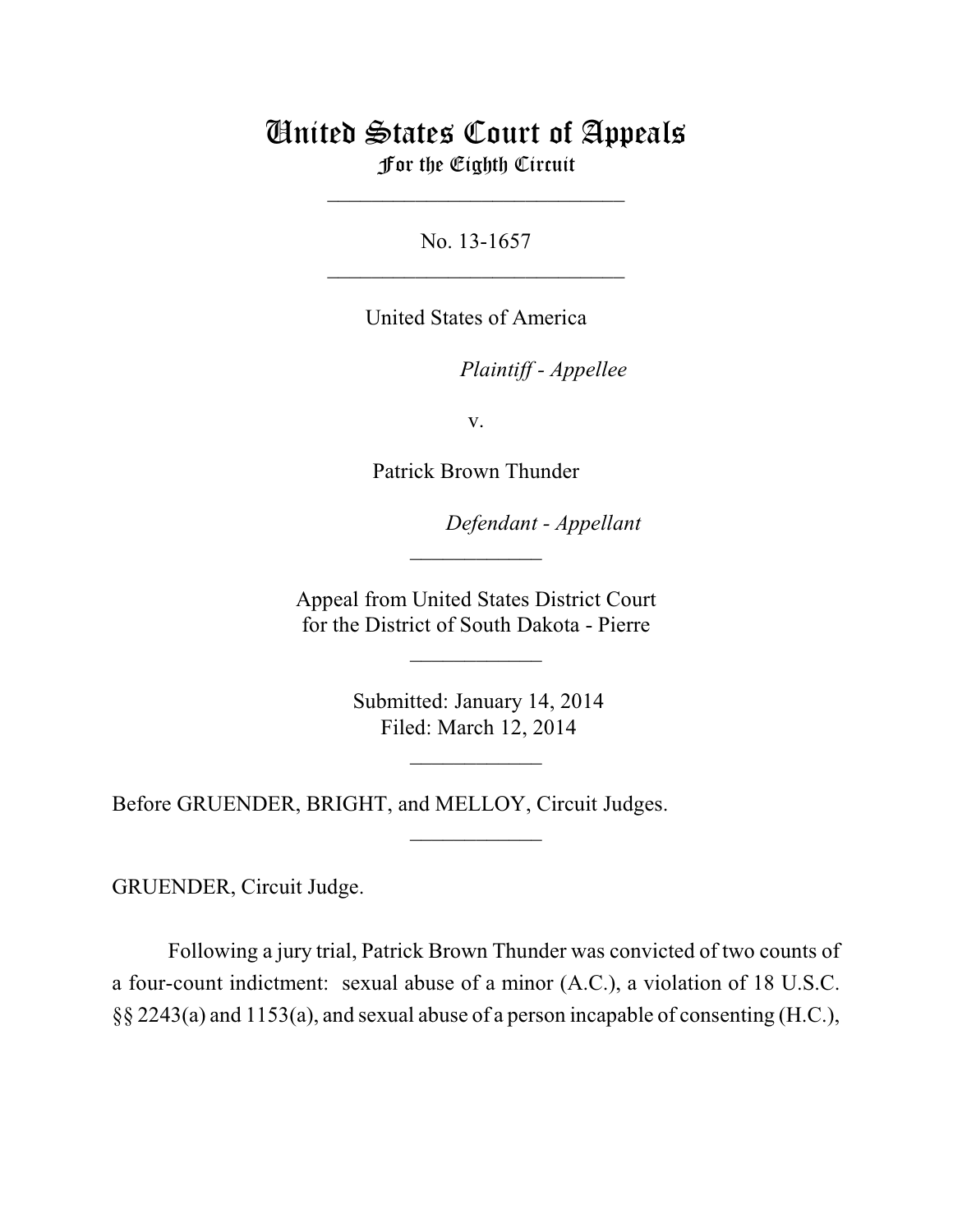a violation of 18 U.S.C.  $\S\S 2242(2)$  and 1153(a). The district court<sup>1</sup> sentenced him to concurrent 180- and 240-month terms of imprisonment. For the reasons described below, we affirm.

#### **I. Background**

On March 28, 2008, three minor girls, A.C., H.C., and T.C., consumed a liter of whiskey at A.C.'s home. Brown Thunder, who was 26 years old at the time, joined the girls. Shortly before A.C.'s mother was due to arrive at the residence, Brown Thunder drove away with H.C. By this time, the alcohol had caused H.C. to experience difficulty walking and speaking. Shortly thereafter, H.C.'s mother, Fawn High Bear, realized her daughter was not at home and called A.C.'s house. She spoke with T.C., who said that H.C. "went off walking alone." T.C. told A.C. about her conversation with High Bear. A.C. then visited High Bear and told her the truth—that Brown Thunder had driven away with her daughter.

High Bear drove to the house of Brown Thunder's mother, where she identified Brown Thunder in his car. She parked behind his vehicle and yelled out, "My daughter—I want my daughter out of there." Looking in the vehicle's window, she identified her daughter passed out on the reclined front passenger seat. She pounded on the window and pulled the locked door handle—all to no avail. Boxed in by High Bear's car behind him, Brown Thunder sped off through the backyard and escaped with H.C. High Bear notified the authorities.

Several hours later, H.C. knocked on Kelly Speker's front door, and his girlfriend, Alyssa Knight, answered. Knight called H.C.'s aunt,Jennifer Brown Wolf,

 $1$ The Honorable Roberto A. Lange, United States District Judge for the District of South Dakota.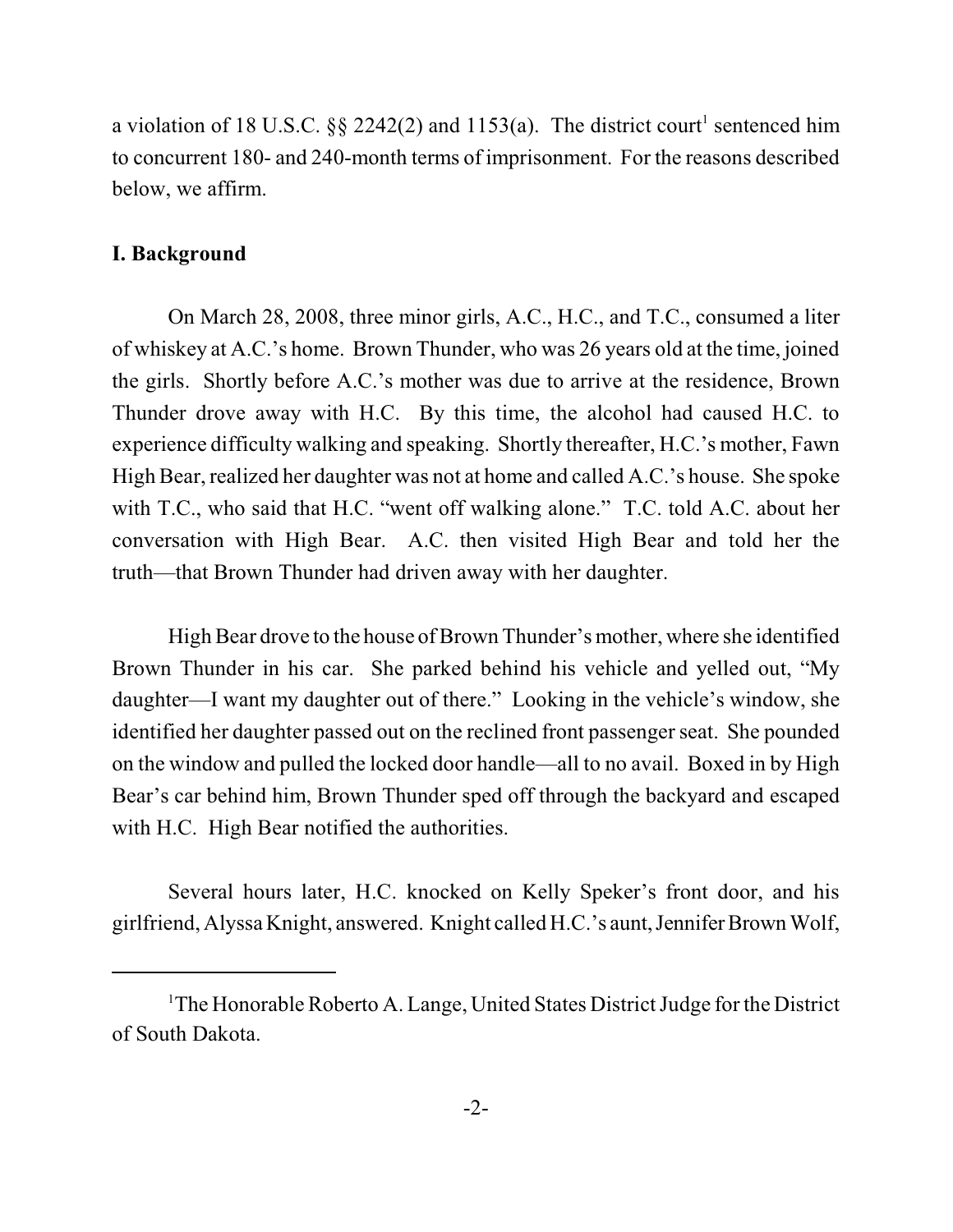to report H.C.'s appearance at Speker's residence. Knight waited outside with H.C. until Brown Wolf arrived. H.C. was unable to remember what had happened to her. When Brown Wolf arrived, she observed that H.C.'s hair was disheveled, her makeup was smeared, and her shirt and pants were stained with blood. H.C. also was missing a shoe. After meeting with High Bear, they called an ambulance to take H.C. to the local hospital. Unable to receive care there, High Bear drove H.C. to the hospital in Pierre, South Dakota.

The attending nurse identified scrapes on H.C.'s face and chest, bruises on her knees, and a two-centimeter laceration on the right side of her vaginal wall. According to the physician who testified at trial, this laceration was consistent with an object being inserted into the vagina and not with a straddle-type injury. Blood was identified on her shirt, pants, and underwear. No evidence of semen was found on H.C.'s genitals or clothing, but a blood sample retrieved from Brown Thunder's front passenger seat matched H.C.'s DNA. Medical experts testifying at trial agreed that it was not possible to determine whether the injury was caused by a penis, a hand, a finger, or another object.

During the investigation of H.C.'s assault, A.C. told an FBI agent that Brown Thunder first had intercourse with her when she was thirteen years old. The FBI agent visited a trailer court parking lot where A.C. reported she and Brown Thunder had sex. The agent found H.C.'s missing shoe in the parking lot.

At trial, Brown Thunder attempted to implicate Speker, a convicted sex offender, as the perpetrator responsible for assaulting H.C. However, given the lack of evidence showing Speker and H.C. spent time alone together on the evening in question, the district court did not allow Brown Thunder to introduce evidence of Speker's prior sexual abuse conviction. Instead, the court limited the inquiry about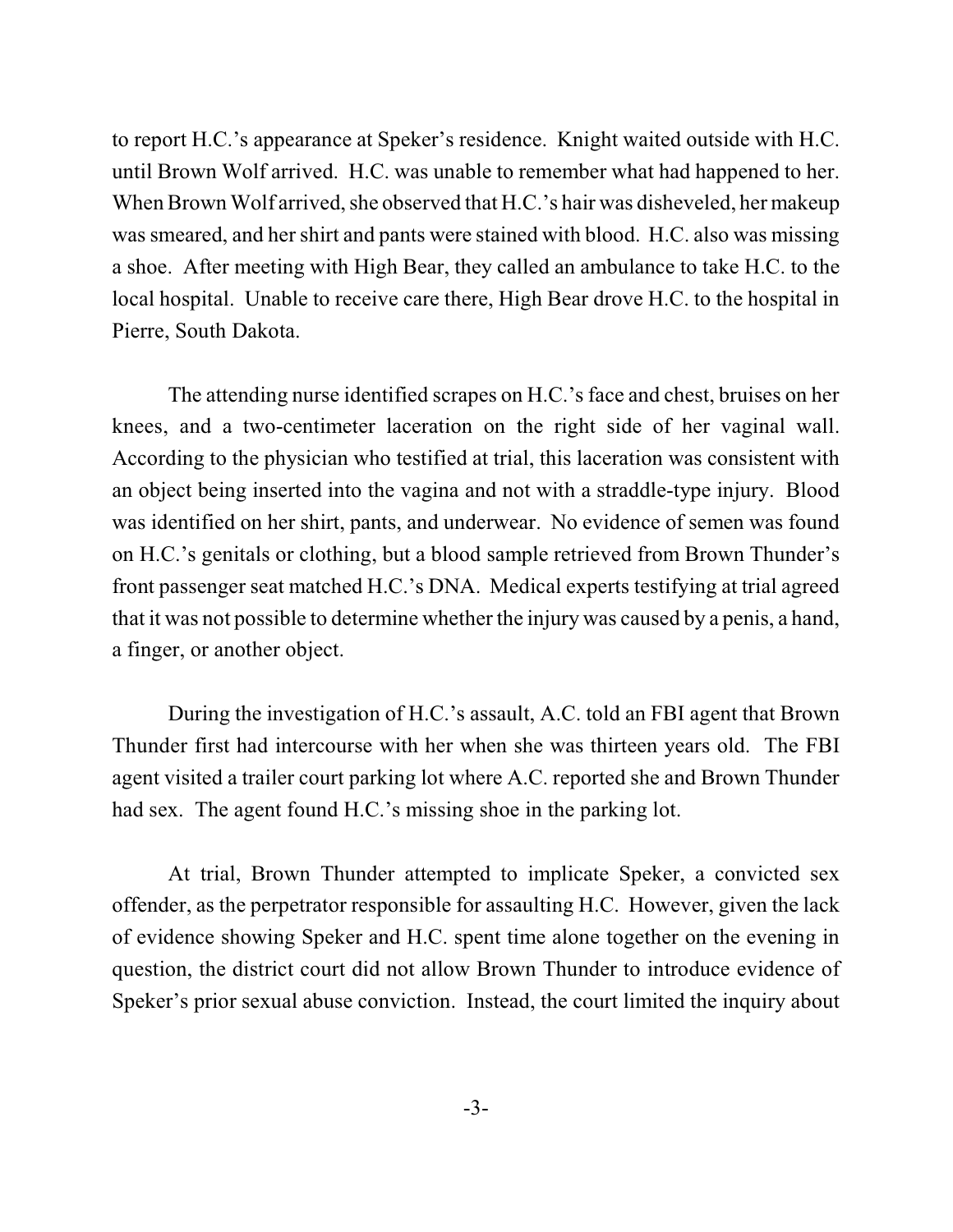Speker to whether law enforcement conducted a sufficient investigation of H.C.'s assault.

Following the jury's guilty verdict, Brown Thunder filed a motion for judgment of acquittal based upon insufficiency of the evidence as to the sexual abuse count involving H.C., which was denied. Brown Thunder raises three arguments on appeal: (1) the district court abused its discretion by failing to give his theory-of-defense instruction; (2) the evidence was insufficient to support his conviction for sexually abusing H.C.; and (3) the district court abused its discretion by excluding evidence of Speker's prior sexual abuse conviction.

## **II. Discussion**

## **A. Theory-of-Defense Instruction**

"We review a district court's rejection of [a] defendant's proposed instruction for abuse of discretion, and we recognize that district courts are entitled to broad discretion in formulating the jury instructions." *United States v. Ironi*, 525 F.3d 683, 688 (8th Cir. 2008) (quoting *United States v. Hayes*, 518 F.3d 989, 994 (8th Cir. 2008)). "We will affirm so long as the jury instructions given by the district court, 'taken as a whole, fairly and adequately submitted the issues to the jury.'" *United States v. Chatmon*, --- F.3d ---, 2014 WL 443979, at \*3, slip op. at 6 (8th Cir. Feb. 5, 2014) (quoting *United States v. Engelmann*, 720 F.3d 1005, 1011 (8th Cir. 2013)). "Defendants are entitled to a theory of defense instruction if it is timely requested, is supported by the evidence, and is a correct statement of the law." *Id.* However, "there is no error if the instructions as a whole, by adequately setting forth the law, afford counsel an opportunity to argue the defense theory and reasonably ensure that the jury appropriately considers it." *United States v. Christy*, 647 F.3d 768, 770 (8th Cir. 2011).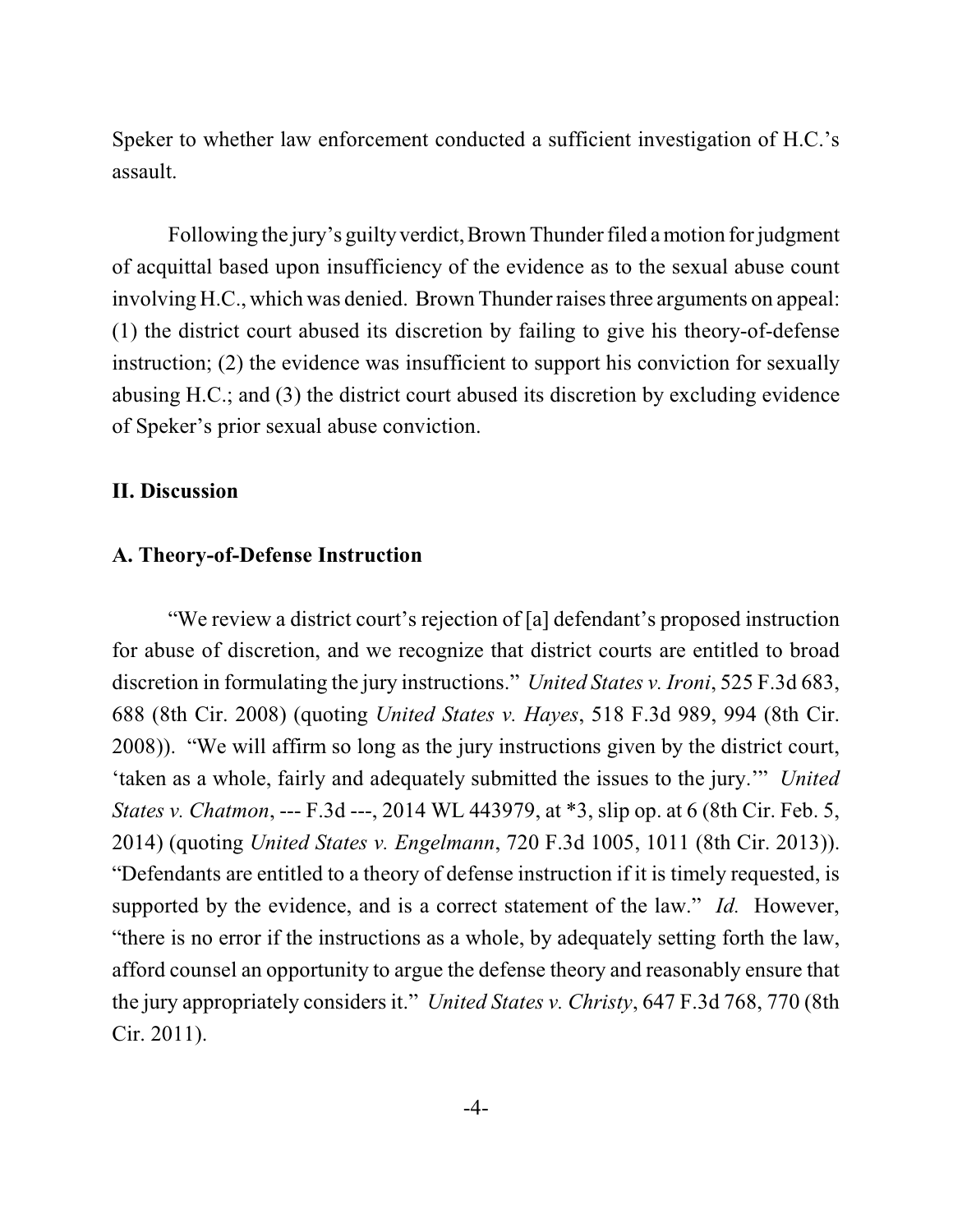Brown Thunder submitted a handwritten proposed jury instruction outlining three defense theories: (1) that A.C. falsely accused Brown Thunder; (2) that the evidence was insufficient to prove that H.C. was sexually abused or, in the alternative, that Brown Thunder was the perpetrator of any abuse; and (3) that High Bear falsely testified that she identified her daughter in Brown Thunder's car. The district court rejected the instruction, reasoning that it was "duplicative of what already [was] in the instructions" and was "more in the nature of arguments to the jury." However, the district court did instruct the jury that Brown Thunder had pled not guilty and was presumed to be innocent until proven guilty. The district court also explained that, to establish guilt, the essential elements of each offense had to be proven by the Government beyond a reasonable doubt. The jury also was instructed to consider the credibility of the witnesses in reaching its verdict.

In *Christy*, the defendant requested an alibi theory-of-defense instruction, which the district court rejected. *Id.* at 770-71. We observed that "[n]o specific instruction was necessary to alert the jur<br/>[ors] that . . . [they] must find [the defendant] not guilty if they had a reasonable doubt about whether he was present" at the scene of the crime. *Id.* at 771. Likewise, no additional specific instruction was necessary here. Based on the instructions given, the jurors understood that they had to find beyond a reasonable doubt that Brown Thunder sexually abused H.C. The jurors also knew they had to consider whether the testimony against him was credible and truthful. Brown Thunder's rejected theory-of-defense instruction essentially amounted to an assertion that he did not commit the crimes charged. He was afforded the opportunity to argue these theories during closing argument; moreover, the jury instructions, as given, reasonably ensured that the jury would consider his theories. *See United States v. Fregoso*, 60 F.3d 1314, 1328 (8th Cir. 1995) (finding no error where the substance of the rejected instruction was adequately addressed in other instructions and the defendant's counsel was permitted to argue the substance of the rejected instruction during closing argument). Accordingly, we find no abuse of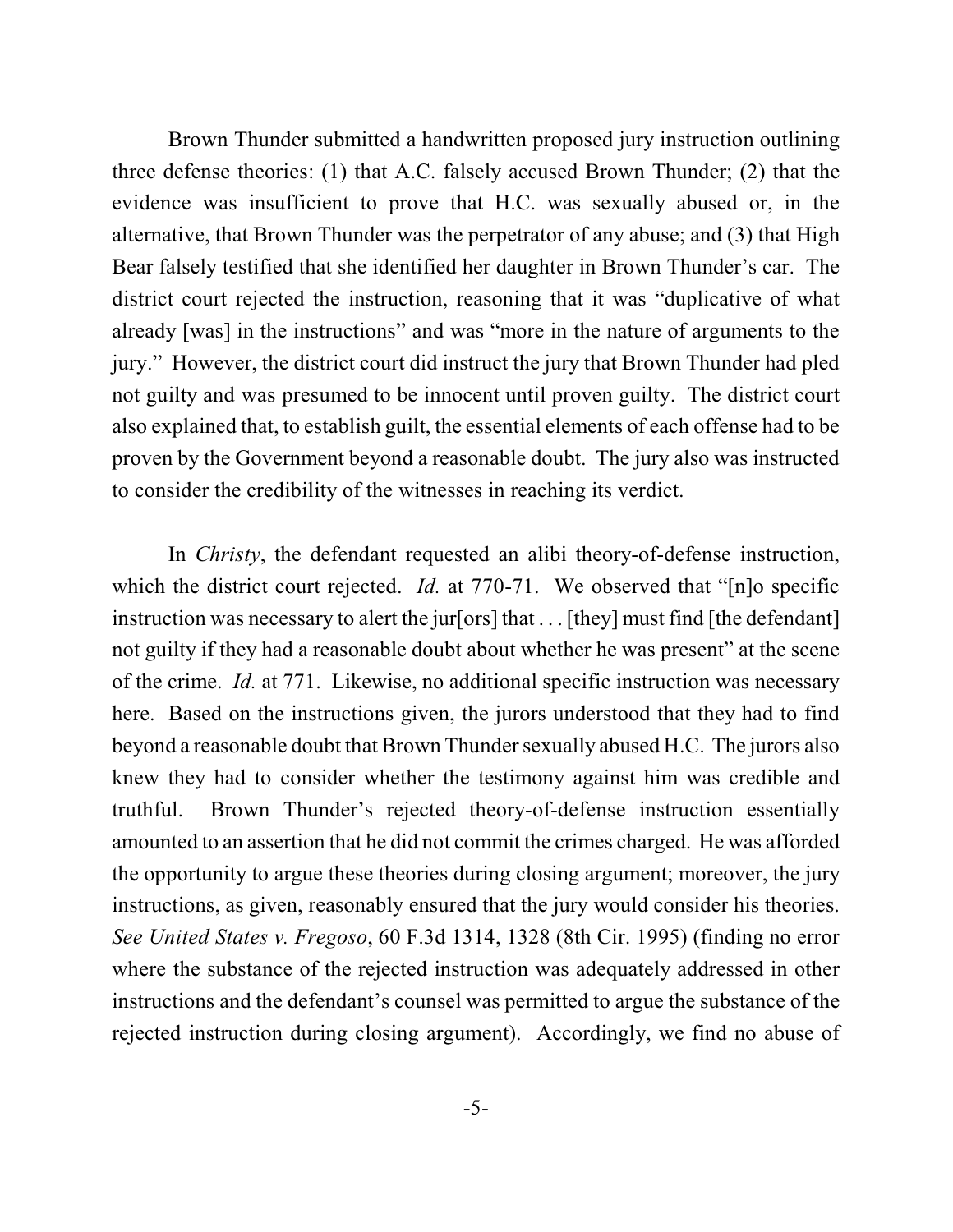discretion in refusing to give Brown Thunder's tendered theory-of-defense instruction.

#### **B. Sufficiency of the Evidence**

"In reviewing the denial of a motion for a judgment of acquittal, we review the sufficiency of the evidence *de novo*, evaluating the evidence in the light most favorable to the verdict and drawing all reasonable inferences in its favor." *United States v. Wright*, 739 F.3d 1160, 1167 (8th Cir. 2014). "[T]he court will not disturb the conviction unless 'no reasonable jury could have found the defendant guilty beyond a reasonable doubt.'" *Id.* (quoting *United States v. Serrano-Lopez*, 366 F.3d 628, 634 (8th Cir. 2004)). "Importantly, '[i]t is not necessary for the evidence before the jury to rule out every reasonable hypothesis of innocence. It is enough if the entire body of evidence [is] sufficient to convince the fact-finder beyond a reasonable doubt of the defendant's guilt.'" *Id.* (first alteration in original) (quoting *United States v. Surratt*, 172 F.3d 559, 564 (8th Cir. 1999)). This is a "very strict standard of review." *United States v. Cook*, 356 F.3d 913, 917 (8th Cir. 2004). Brown Thunder raises two sufficiency arguments with respect to the sexual abuse count involving H.C., and we consider them each in turn.

Brown Thunder was found guilty of sexual abuse of a person incapable of consenting, requiring proof that he "engage[d] in a sexual act with another person" who was "incapable of appraising the nature of the conduct" or "physically incapable of declining participation in, or communicating unwillingness to engage in, that sexual act." *United States v. Demery*, 674 F.3d 776, 779 (8th Cir. 2011) (quoting 18 U.S.C. § 2242(2)). Section 2246(2) describes four different types of conduct constituting a "sexual act." 18 U.S.C. § 2246(2). Brown Thunder was found guilty of sexual abuse by means of the sexual act described in  $\S$  2246(2)(C), requiring "penetration, however slight, of the anal or genital opening of another by a hand or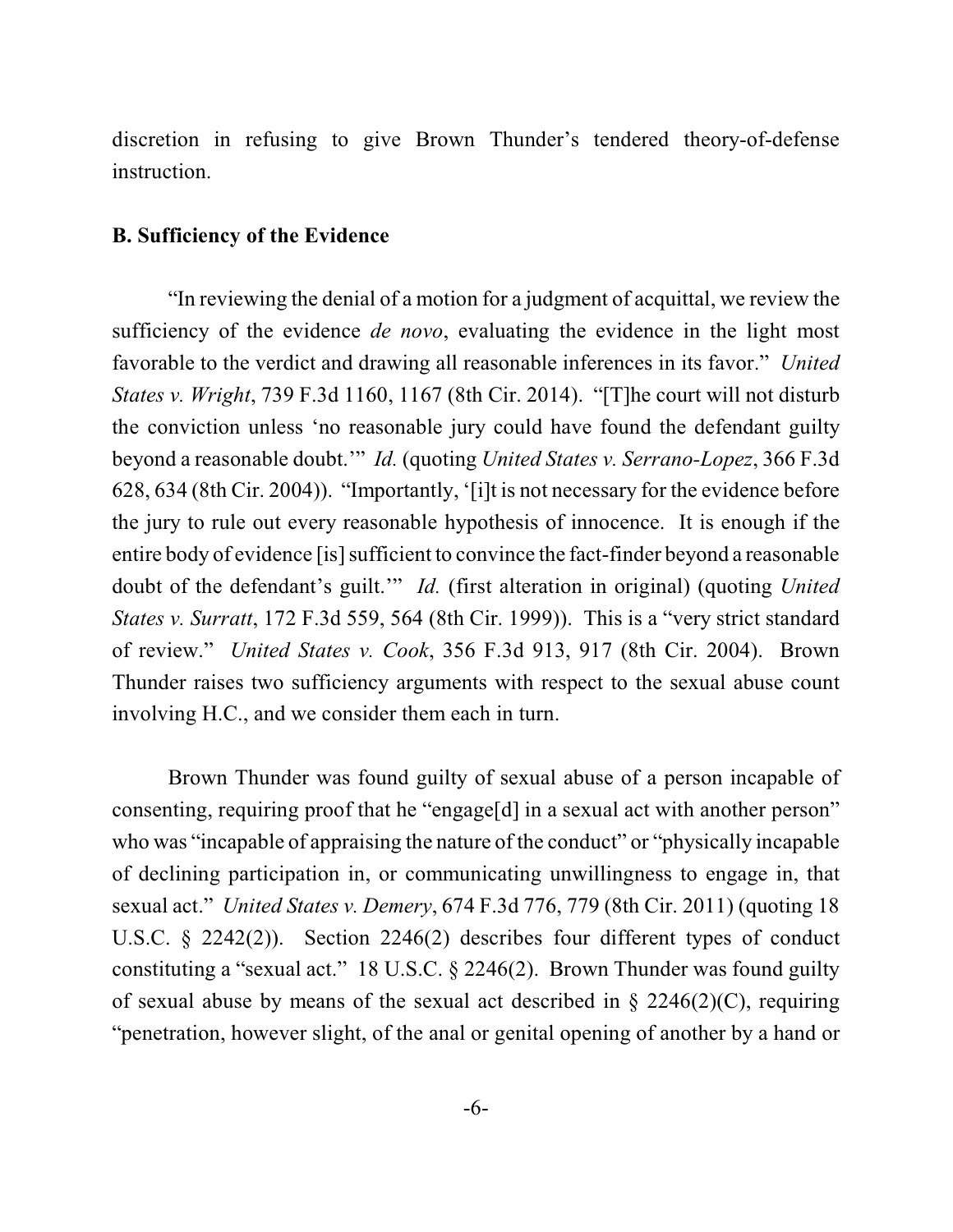finger or by any object." *Id.* Brown Thunder also was charged in a separate count of sexually abusing H.C. by means of the sexual act described in  $\S$  2246(2)(A), requiring "contact between the penis and the vulva or the penis and the anus." *Id.*  He was acquitted on this count.

Brown Thunder contends that no reasonable jury could have found him guilty of abusing H.C. by use of his hand, finger, or any object, as opposed to his penis.<sup>2</sup> In support of his argument, Brown Thunder cites undisputed medical expert testimony that it was not possible to determine whether H.C. was abused with Brown Thunder's penis or with his hand, finger, or any object. Brown Thunder asserts that "[i]f there was a reasonable possibility that the contact was with a penis, then there was a reasonable possibility that the contact was *not* with the defendant's hand, finger[,] or [any] object." Appellant's Brief at 23 (emphasis in original). As uncomfortable as it is to characterize his claim as a "hypothesis of innocence," Brown Thunder essentially argues that he cannot be held accountable for H.C.'s sexual abuse because there is a "reasonable possibility" that he sexually abused her with his penis and not with his hand, finger, or any object. This argument, however, misconstrues our role in reviewing a jury's verdict. We have held that "[i]t is not necessary for the evidence before the jury to rule out every reasonable hypothesis of innocence." *Wright*, 739 F.3d at 1167. Rather, "[i]t is enough if the entire body of evidence [is] sufficient to convince the fact-finder beyond a reasonable doubt of the defendant's guilt." *Id.*

We conclude that the body of evidence was sufficient to support the jury's finding that Brown Thunder used his hand, finger, or any object in perpetrating sexual

<sup>&</sup>lt;sup>2</sup>The Government did not argue that a penis might qualify as an "object" for purposes of  $\S 2246(2)(C)$ . Because this matter of statutory interpretation has not been briefed and because the case can be resolved under sufficiency-of-the-evidence review, we assume without holding that a penis is not an "object" within the meaning of  $\S 2246(2)(C)$ .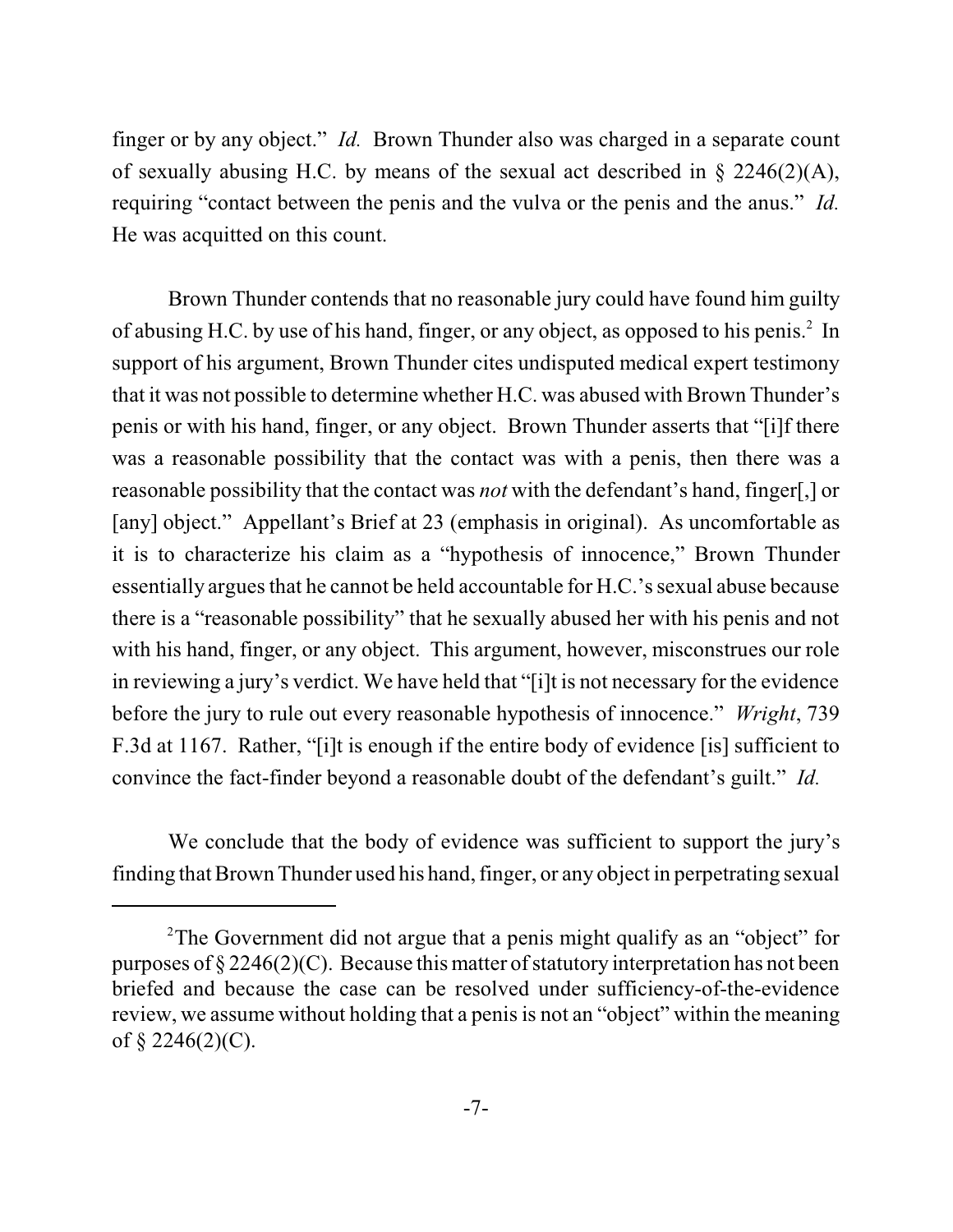abuse against H.C. Brown Thunder left A.C.'s house with H.C., and High Bear later identified her unconscious daughter with Brown Thunder in his car. He refused High Bear's demand to release her daughter, and he sped away. This evidence indicates that Brown Thunder was alone with H.C. and had the opportunity to sexually abuse her. One of H.C.'s shoes went missing during the evening of the attack; that shoe was found in a parking lot where Brown Thunder previously had sexually abused another victim, providing yet another link to Brown Thunder. The attending physician identified several injuries indicating that H.C. suffered a sexual assault, including scraping on her face and chest, bruising on her knees, and a two-centimeter vaginal laceration. Her blood was detected on her shirt, pants, and underwear, as well as on Brown Thunder's front passenger car seat, supporting the conclusion that she was in his car during or after the attack. Finally, no semen was detected on her clothing or genitals. While it is possible for penile penetration to occur without ejaculation, the absence of semen supports a reasonable inference that a hand, finger, or any object was used during the assault. While it might be that Brown Thunder employed his penis to sexually abuse H.C., this theory alone is insufficient to overturn the jury's verdict under this "very strict standard of review." *Cook*, 356 F.3d at 917. "[E]valuating the evidence in the light most favorable to the verdict and drawing all reasonable inferences in its favor," *Wright*, 739 F.3d at 1167, we conclude that a reasonable jury could have concluded that Brown Thunder sexually abused H.C. by use of his hand or finger or by any object.

Brown Thunder also contends that the evidence was insufficient to prove that H.C.'s sexual assault occurred in Indian country, as required by 18 U.S.C. § 1153(a). This argument is unavailing. Brown Thunder admitted at trial that he never left the Cheyenne River Sioux Indian Reservation on the evening of March 28 or the morning of March 29, 2008. Additionally, H.C.'s missing shoe was found at the same trailer court parking lot where Brown Thunder had previously sexually assaulted A.C. This parking lot is within the boundaries of the reservation. His admission, together with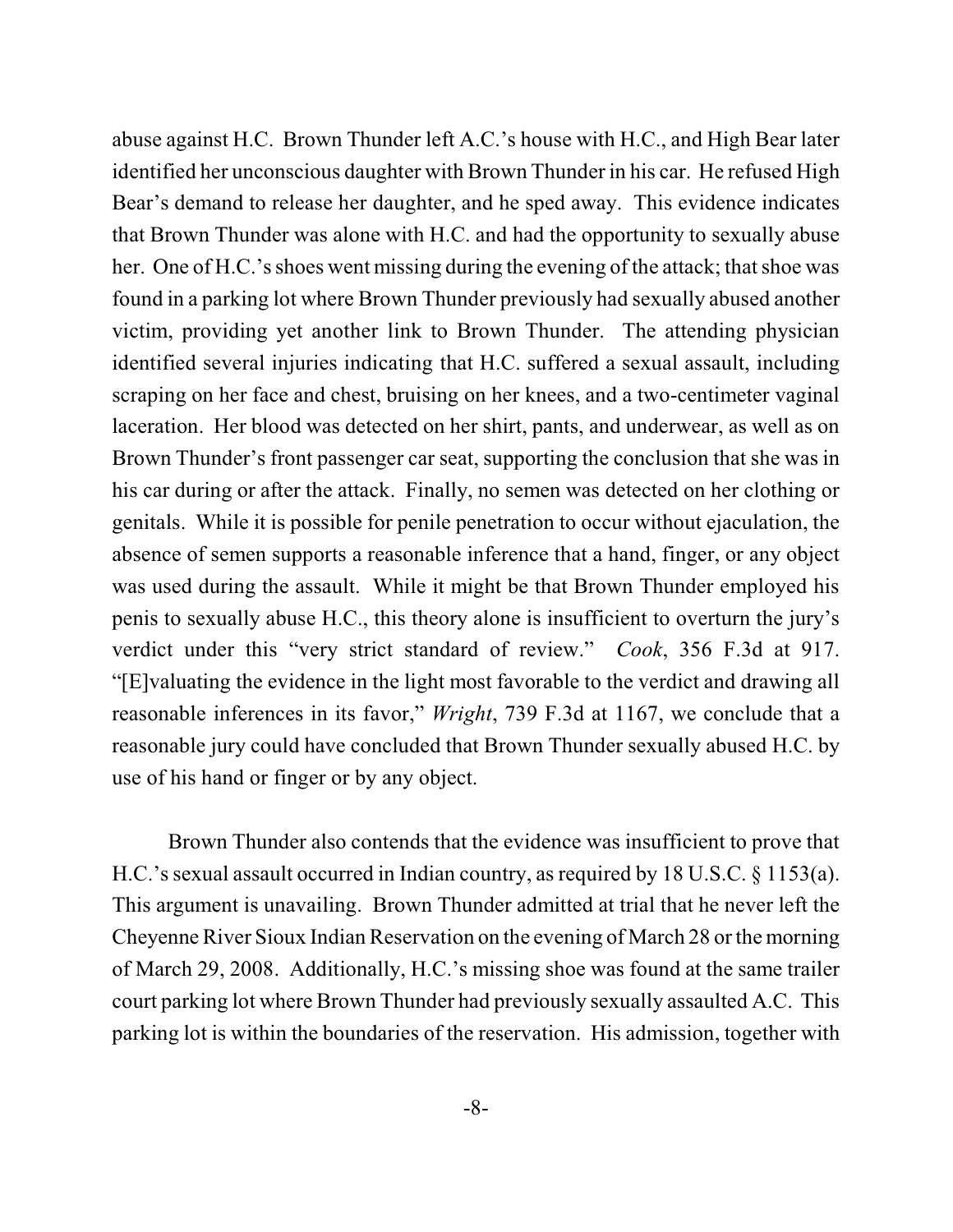the location of H.C.'s missing shoe, would allow a reasonable jury to conclude that H.C.'s assault occurred in Indian country.

Accordingly, we affirm the denial of Brown Thunder's motion for judgment of acquittal.

#### **C. Speker Evidence**

"We review a district court's decision to admit or exclude testimony for an abuse of discretion." *United States v. Jewell*, 614 F.3d 911, 918 (8th Cir. 2010). The Federal Rules of Evidence permit a district court to "exclude relevant evidence if its probative value is substantially outweighed by a danger of . . . confusing the issues." Fed. R. Evid. 403. Brown Thunder sought to introduce evidence of Speker's prior sexual abuse conviction in order to suggest that it was Speker, and not Brown Thunder, who sexually abused H.C. However, citing Rule 403 and a concern over confusion of the jury, the district court excluded evidence of Speker's prior sexual abuse conviction given the complete lack of evidence showing that Speker was alone with H.C. The district court instructed the jury that any testimony concerning Speker was being admitted for the limited purpose of evaluating the sufficiency of the law enforcement investigation.

Brown Thunder contends this ruling and the court's limiting instruction deprived him of his right to present a defense and his right to a fair trial. We disagree. In *United States v. Kenyon*, 397 F.3d 1071 (8th Cir. 2005), Kenyon sought to introduce evidence that his victim's caretaker had a past sexual abuse conviction and argue that the caretaker, rather than Kenyon, committed the crime. *Id.* at 1079. The district court excluded the evidence, and we affirmed because Kenyon's caretaker theory was unsupported by any evidence and "was entirely speculative." *Id.* Similarly, Brown Thunder's theory that Speker perpetrated the abuse is based solely